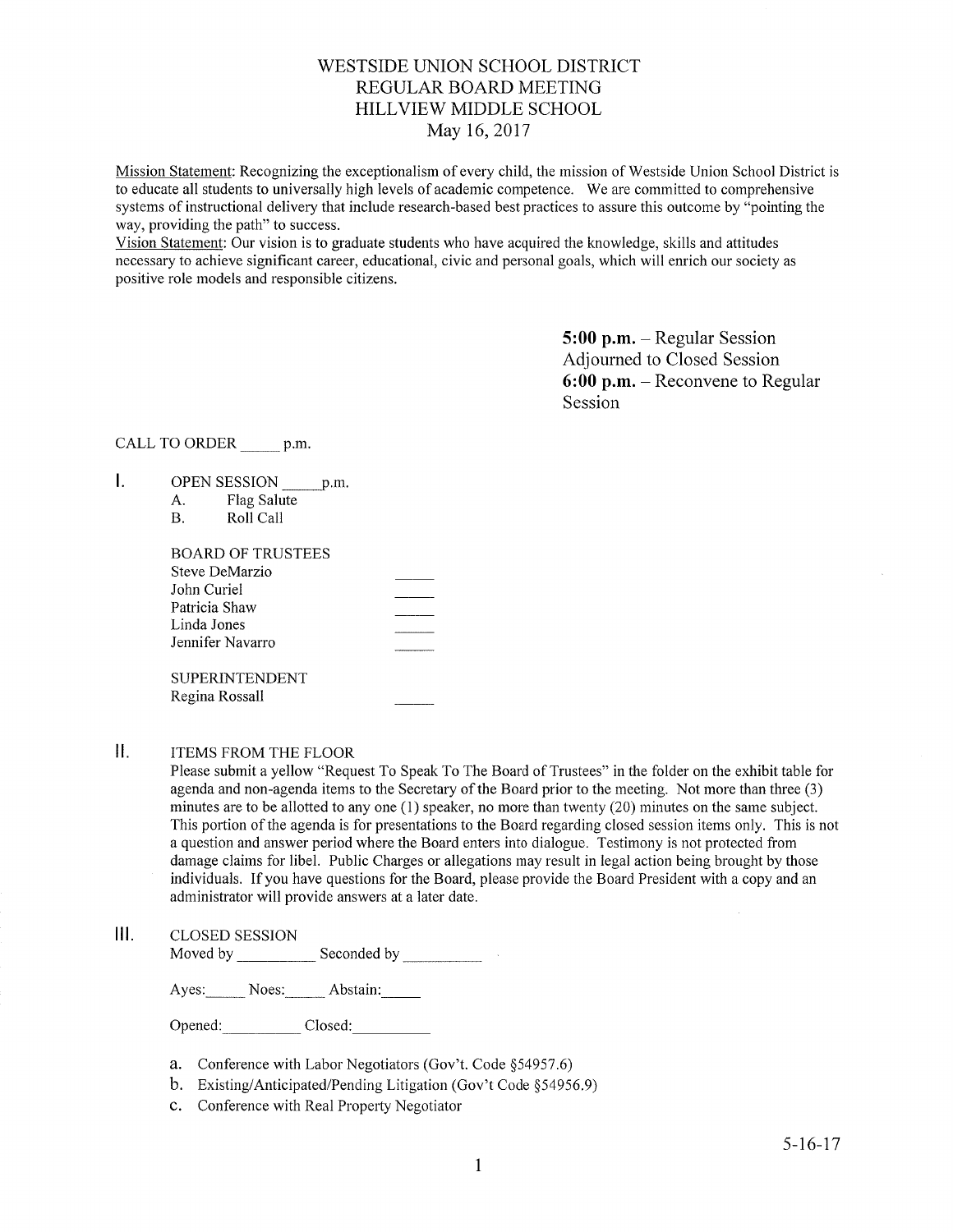- d. Public Employee Discipline/Dismissal/Release/Appointment (Gov't Code \$54957)
- e. Pupil Personnel (Ed Code 35146 and 48918)
- IV RECONVENE TO OPEN SESSION AT p.m.
- V. REPORT OF CLOSED SESSION ACTION
- VI PRESENTATIONS
	- A. CSBA Masters in Governance Program Certificates B. Classified Retirees
	-
	- Reading of Resolution 17-95, Classified Employees Week<br>C. Classified Employees of the Year<br>D. Bond Refunding Steve Gald
	-
	-
- VII. HEARING SESSION/STAFF REPORTS
	- A. Board Comments
	- B. Staff Reports
		- 1. Assistant Superintendent Administrative Services<br>2. Assistant Superintendent Educational Services
		-
		- 3. Deputy Superintendent 4. Superintendent
		-
- VIII. RECESS
- X. RECONVENE TO OPEN SESSION at \_\_\_\_\_\_\_ p.m.
- PERSONAL APPEARANCES X.
	-
	- A. Westside Union Teachers Association Representatives B. Califomia School Employees Association Representatives C. Parent Teacher Association Representatives D. West Antelope Valley Educational Foundation Representatives
	-
	-
- ITEMS FROM THE FLOOR  $X<sub>L</sub>$

Please submit a yellow "Request To Speak To The Board of Trustees" in the folder on the exhibit table for agenda and non-agenda items to the Secretary of the Board prior to the meeting. Not more than three (3) minutes are to be allotted to any one (1) speaker, no more than twenty (20) minutes on the same subject. This is not a question and answer period where the Board enters into dialogue. Testimony is not protected from damage claims for libel. Public Charges or allegations may result in legal action being brought by those individuals. If you have questions for the Board, please provide the Board President with a copy and an administrator will provide answers at a later date.

XII. PUBLIC HEARING None

#### XIII. BUSINESS SESSION

- A. Organizational/Governance Goal # Goal # Goal Agenda Iteml Goal # Goal # Goal # Goal # Goal # Goal # Goal # Goal # Goal # Goal # Goal # Goal # Goal # Goal # Goal # Goal # Goal # Goal # Goal # Goal # Goal # Goal # Goal #
	-

Moved by Seconded by Seconded by Seconded by Seconded by Seconded by Seconded by Seconded by Seconded by Seconded by Seconded by Seconded by Seconded by Seconded by Seconded by Seconded by Seconded by Seconded by Seconded

To approve the Agenda of the Regular Meeting of May 16, <sup>2017</sup>

Ayes: Noes: Abstain: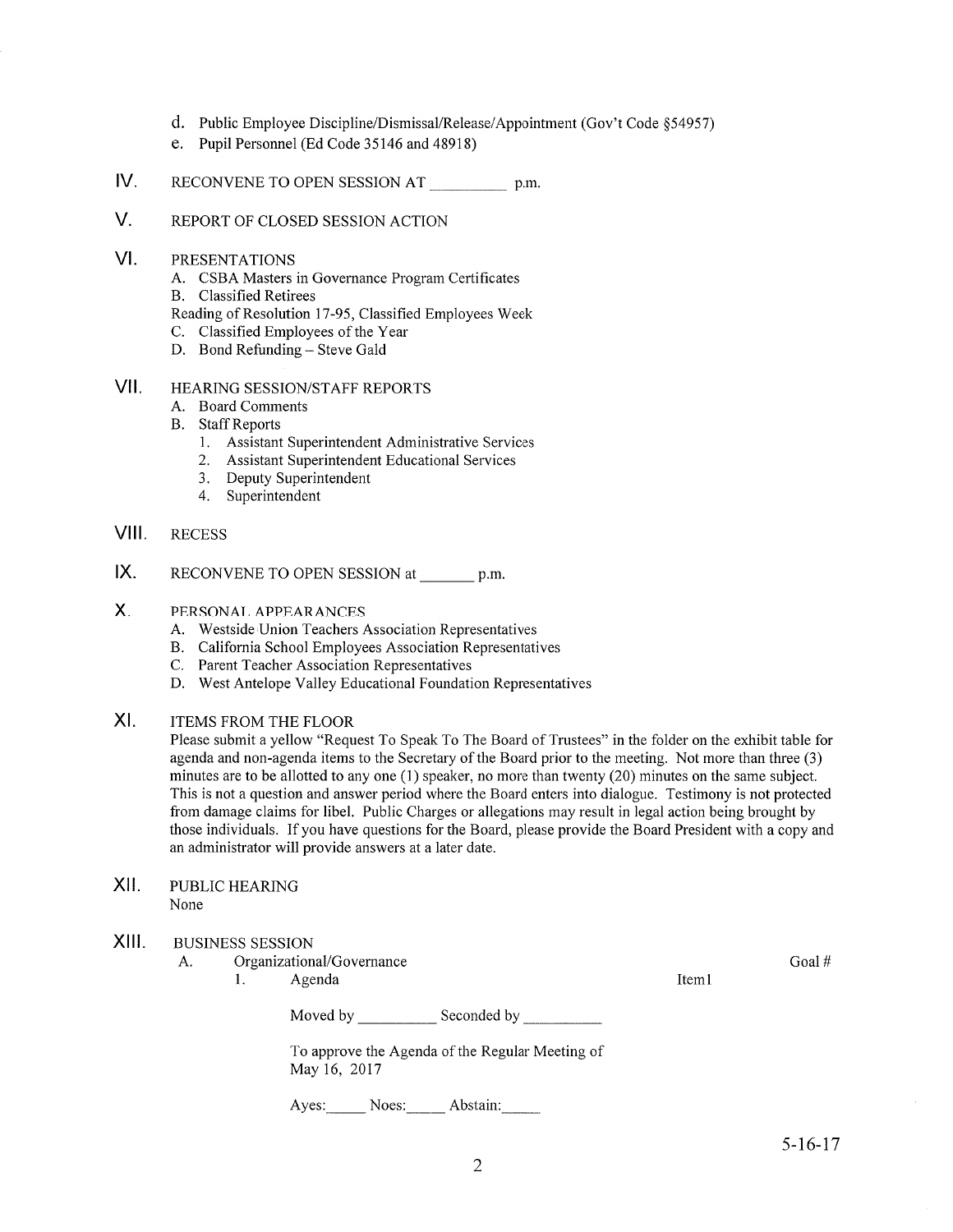|           |           | Actions proposed for the Consent Calendar, are items with adopted policies and<br>approved practices of the District and are deemed routine in nature. They will be<br>acted upon in one motion, without discussions, unless members of the Board request<br>an item's removal. The item will then be removed from the motion to approve and<br>after the approval of the consent agenda the item(s) will be heard. | Items $2a-2f$ | Goal# |
|-----------|-----------|---------------------------------------------------------------------------------------------------------------------------------------------------------------------------------------------------------------------------------------------------------------------------------------------------------------------------------------------------------------------------------------------------------------------|---------------|-------|
|           | 2.        | Consent<br>Minutes of the Regular Meeting on May 2, 2017 and<br>a.<br>the Workshop on May 5, 2017<br>Fundraising Authorization<br>b.<br>Personnel Report<br>c.<br>Purchase Orders<br>d.<br>Consultant/Contract Schedule<br>e.<br>f.<br>Conference/Workshop Schedule                                                                                                                                                 |               |       |
|           |           |                                                                                                                                                                                                                                                                                                                                                                                                                     |               |       |
|           |           | Approval of the Consent Items as presented.                                                                                                                                                                                                                                                                                                                                                                         |               |       |
|           |           | Ayes: Noes: Abstain: $\frac{1}{2}$                                                                                                                                                                                                                                                                                                                                                                                  |               |       |
|           | 3.        | Discussion Item<br><b>Board Governance</b><br>$\blacksquare$                                                                                                                                                                                                                                                                                                                                                        | Item 3        |       |
| <b>B.</b> | 4.        | <b>Educational Services</b><br>Site Plans<br>Quartz Hill<br>$\bullet$<br>Hillview<br>$\bullet$                                                                                                                                                                                                                                                                                                                      | Item 4        |       |
|           |           | Moved by Seconded by Seconded by Seconded by Seconded by Seconded by Seconded by Seconded by Seconded by Seconded by Seconded by Seconded by Seconded by Seconded by Seconded by Seconded by Seconded by Seconded by Seconded                                                                                                                                                                                       |               |       |
|           |           | Approval of the Site Plans for Quartz Hill and Hillview                                                                                                                                                                                                                                                                                                                                                             |               |       |
|           |           | Ayes: Noes: Abstain:                                                                                                                                                                                                                                                                                                                                                                                                |               |       |
| C.        | Personnel | 5. Retirement Resolutions<br>17-91 - Diana Frazier<br>17-92 - Ray Herrera<br>$17-93$ – Lizabeth Jenkins<br>17-94 - Lori Nelson                                                                                                                                                                                                                                                                                      | Item 5        |       |
|           |           |                                                                                                                                                                                                                                                                                                                                                                                                                     |               |       |
|           |           | Approval of Retirement Resolutions                                                                                                                                                                                                                                                                                                                                                                                  |               |       |
|           |           | Ayes: Noes: Abstain:                                                                                                                                                                                                                                                                                                                                                                                                |               |       |
|           | 6.        | Resolution 17-95, Classified Employees Week                                                                                                                                                                                                                                                                                                                                                                         | Item 6        |       |
|           |           | Seconded by<br>Moved by <b>Example</b>                                                                                                                                                                                                                                                                                                                                                                              |               |       |

 $\mathcal{A}$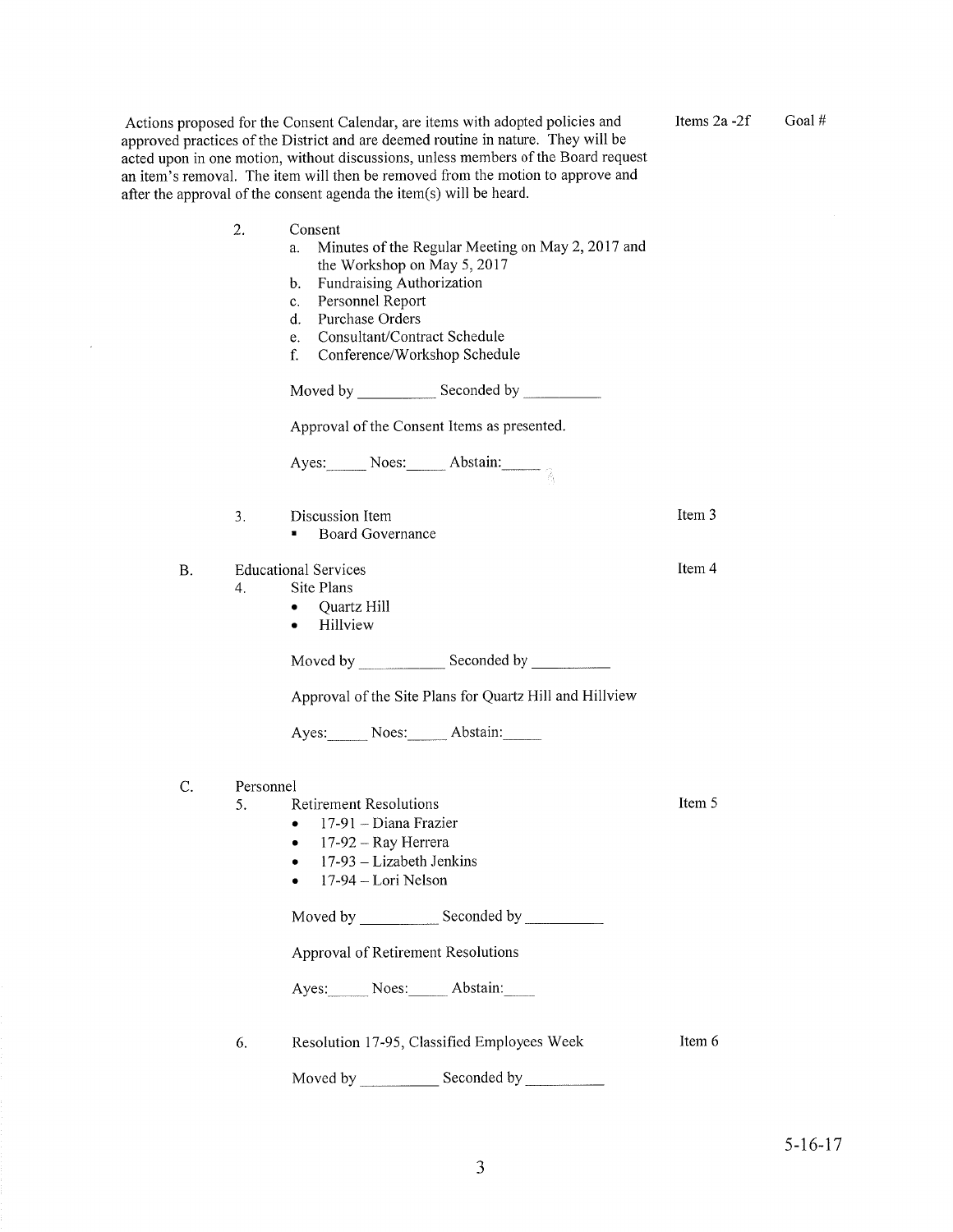|      |          |                       | Approval of Resolution 17-95, Classified Employees<br>Week                                         |         |
|------|----------|-----------------------|----------------------------------------------------------------------------------------------------|---------|
|      |          |                       | Ayes: Noes: Abstain:                                                                               |         |
|      |          | 7.                    | Resolution 17-96 & 17-97, Recognition of Classified<br>Employees of the Year                       | Item 7  |
|      |          |                       |                                                                                                    |         |
|      |          |                       | Approval of Resolution 17-96 and 17-97, Recognition of<br>Classified Employees of the Year         |         |
|      |          |                       | Ayes: Noes: Abstain:                                                                               |         |
|      |          | 8.                    | Resolution 17-98, Recognition of the Playground/Crossing<br>Guard Employee of the Year             | Page 8  |
|      |          |                       |                                                                                                    |         |
|      |          |                       | Approval of Resolution 17-98, Recognition of the<br>Playground/Crossing Guard Employee of the Year |         |
|      |          |                       | Ayes: Noes: Abstain:                                                                               |         |
|      | D.       | <b>Business</b><br>9. | Request to Bid: Painting at Del Sur School and Quartz Hill<br><b>Elementary School</b>             | Item 9  |
|      |          |                       |                                                                                                    |         |
|      |          |                       | Approval to Request to Bid: Painting at Del Sur School<br>and Quartz Hill Elementary School        |         |
|      |          |                       | Ayes: Noes: Abstain:                                                                               |         |
|      |          | 10.                   | Resolution 17-99, Bond Refunding                                                                   | Item 10 |
|      |          |                       | Moved by Seconded by                                                                               |         |
|      |          |                       | Approval of Resolution 17-99, Bond Refunding                                                       |         |
|      |          |                       | Ayes: Noes: Abstain:                                                                               |         |
| XIV. | А.<br>В. |                       | <b>INFORMATION SESSION</b><br>Items From The Floor – Continued<br>Dates to Remember:               |         |

1. Regular Meeting on June 6, 2017 – Management Recognitions (District Office)<br>2. Regular Meeting on June 20, 2017 – (District Office)<br>C. Board Comments - Continued

Goal #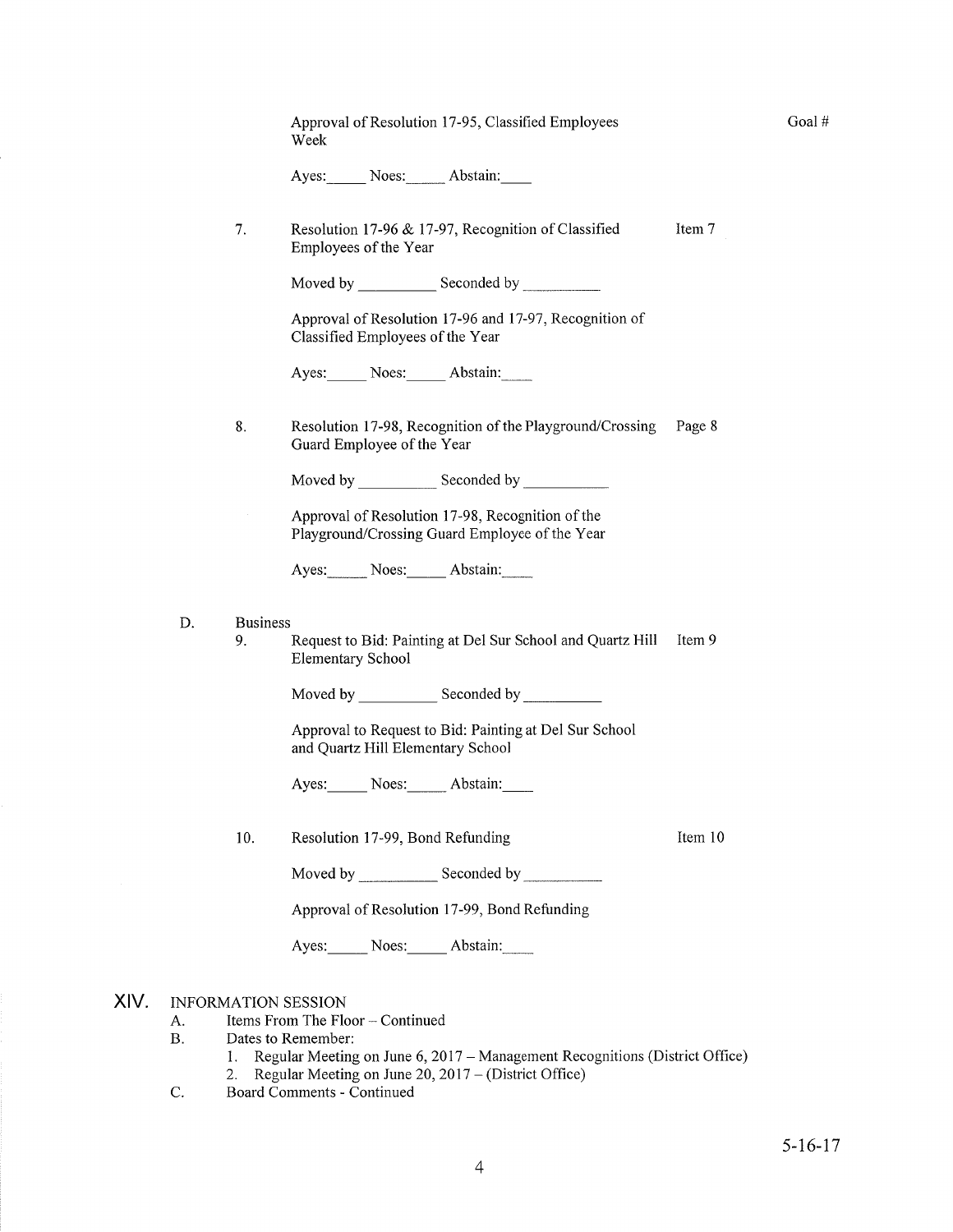- XV NEW BUSINESS Future Board Meeting Items
- XVI. CLOSED SESSION - Continued
- XVII. RECONVENE TO OPEN SESSION at \_\_\_\_\_\_\_\_\_\_\_\_\_ p.m

XVIII REPORT OF CLOSED SESSION ACTION

## XIX. ADJOURNMENT

There being no further business to come before the Board President adjourrs the Board at the regular meeting of May 16, 2017, at  $p.m.$ 

In compliance with the Americans with Disabilities Act, if you need special assistance to access the Board meeting room or to otherwise parlicipate at this meeting, including auxiliary aids or services, please contact Tonya Williams at (661) 722-0116. Notification at least 48 hours prior to the meeting will enable the District to make reasonable arrangements to ensure accessibility to the Board meeting room.

Any writings or documents that are public records and are provided to a majority of the governing board regarding an open session item on this agenda will be made available for public inspection on the District Web Site, www.westside.kl2.ca.us or in the District Office located at 41914 50<sup>th</sup> St. West, Quartz Hill, CA 93536 during normal business hours  $(8:00 a.m. - 4:00 p.m.).$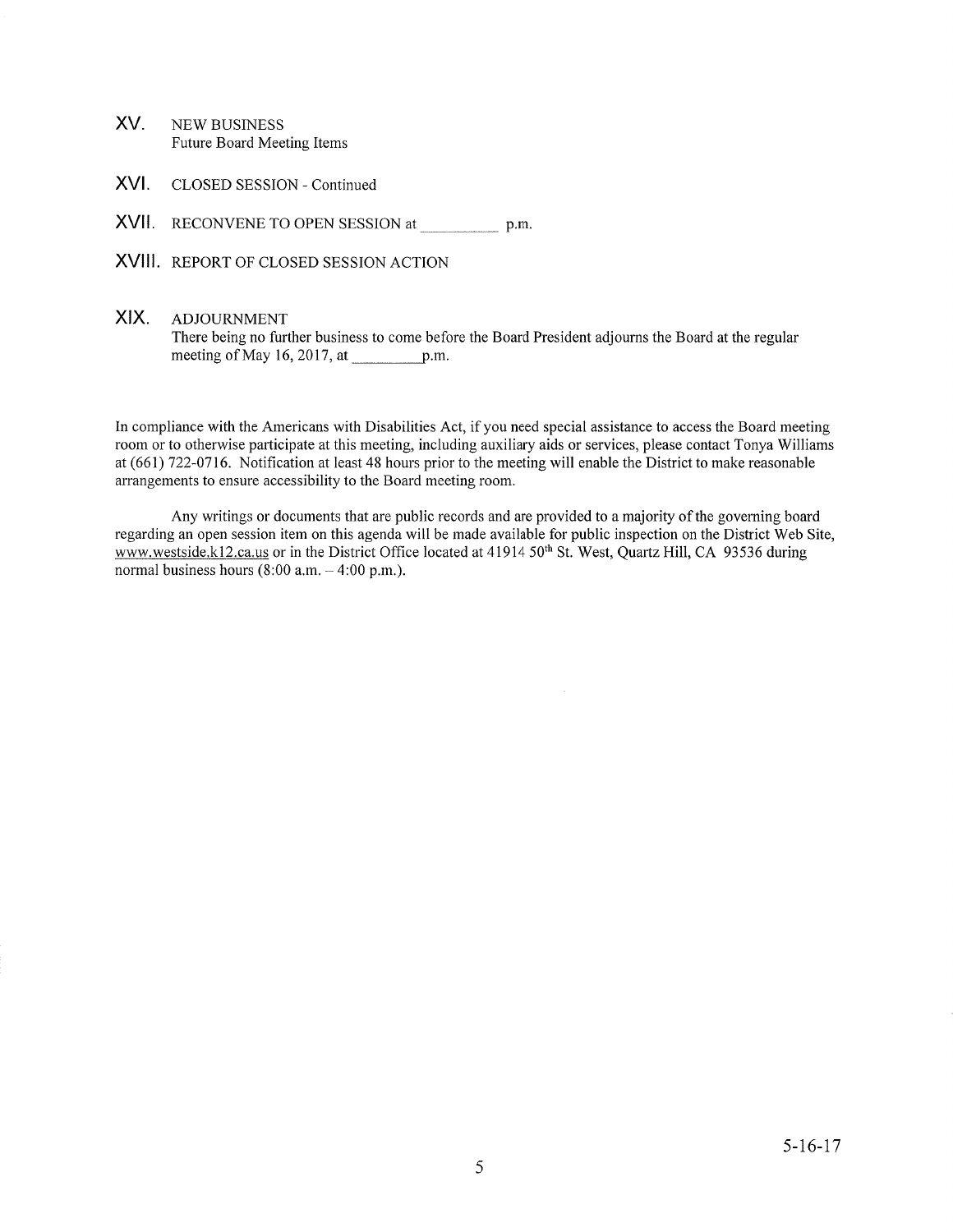# Core Beliefs and Board Goals 2016-2017

# The District uses data to create a learning-oriented culture for both staff and students which defines success in terms of improvement and progress.

### 1 WE BELIEVE THAT OUR TEACHERS AND STAFF ARE OUR MOST VALUABLE ASSETS AND RESOURCES

- $\hat{\infty}$  A. Revenues will be placed in a separate account to pay for long term postemployment benefits
	- .i. Annual ReÞort by Business Services

### WE OPERATE WITH TRANSPARENCY, TRUST AND INTEGRITY, GOVERNING IN A DIGNIFIED, PROFESSIONAL MANNER, TREATING EVERYONE WITH CIVILITY AND RESPECT 2

### WE ARE ABSOLUTELY COMMITTED TO PROVIDING A SAFE, DISTINGUISHED AND ENGAGING LEARNING ENVIRONMENT THAT ENSURES ALL STUDENTS LEARN TO THEIR HIGHEST POTENTIAL J

- ôp A. Build a capacity of board and district staff in developing and monitoring data related to goals and priorities
- B. A key concern and priority for this governing board is improving the accuracy and consistency of grading which should measure what students know, as they play a crucial role in every aspect of student's academic lives and future lives as global citizens. Areas of concern are: 1) Grades reflect progressive and mastery of content. 2) They are predictable and understood by parents and third parties. 3) That non-academic factors are graded separately. 4) The system adopted is not overwhelming for teachers. ôp
	- \* Annual Report by Educational Services

## WE ARE ABSOLUTELY COMMITTED TO PROVIDING THE NECESSARY FACILITIES TO MEET THE HOUSING AND EDUCATION NEEDS OF OUR CHANGING STUDENT POPULATION AND A VISION THAT PROMOTES AND SUPPORTS THEIR FUTURE 4

- <sup>2</sup> A. Modernize Cottonwood Elementary School and receive an annual update to the District's Master Facilities Plan while exploring and securing options to finance the plan.
	- Annual Report by Business Services